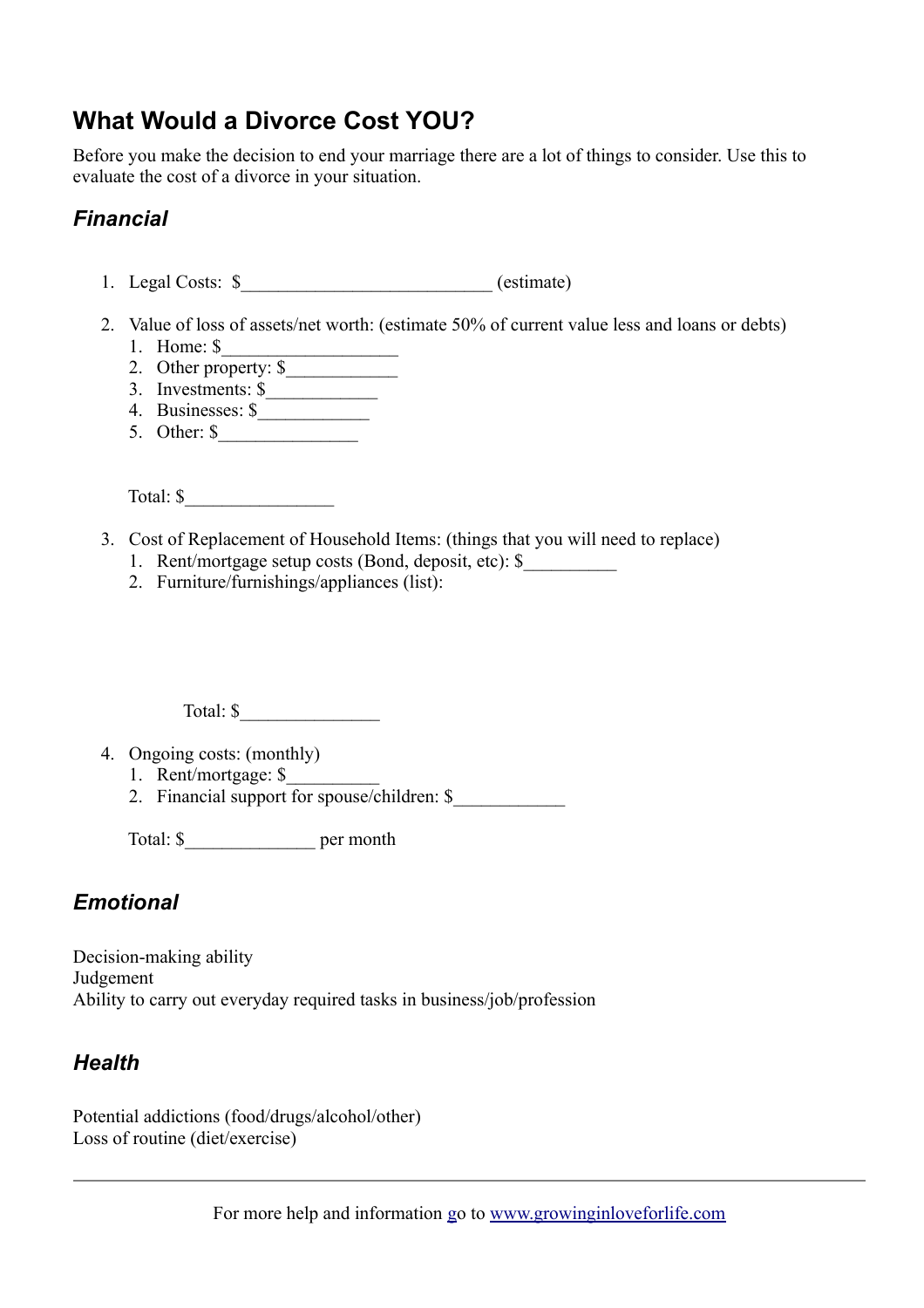# *Family*

Children (separation from them/lack of complete sharing in their new experiences, etc) List some of the potential effects of separation from your children:

Your Parents (changes in your relationship with them)

Your Spouse's Parents (changes in your relationship with them/being 'the enemy')

## *Social Circle*

Friends

- Those who take sides
- Those who feel threatened by you
- Those who stop contact

Work Colleagues

Think carefully about the impact of ending your marriage on all of the areas of your life. Ask:

- "Do I really want to end my marriage or am I just so emotionally tired of my situation that I think it would be the easier way out?"
- "Is it possible that there might be a way to save my marriage with just a bit more information?"